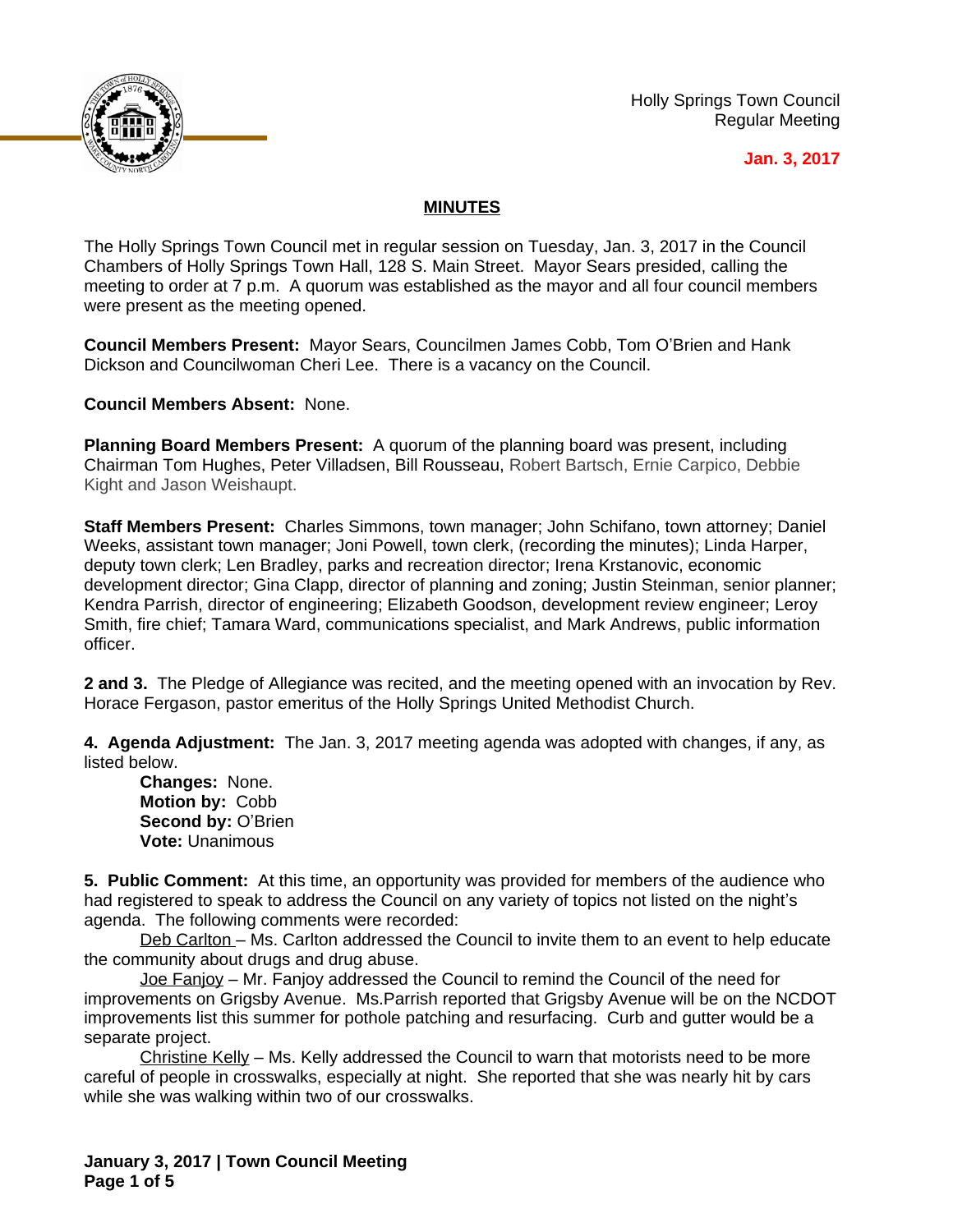**6a. Recognition of Citizen –** Mayor Sears said that a Holly Springs resident and business owner Derek Fox, witnessed a horrific traffic accident in his rear-view mirror this fall. Will Bucher, a local teenager, was critically injured in the accident.

Derek, who is an avid long-distance runner, decided he wanted to do something to help Will and his family, so he embarked on a mission to run as long as he could to raise funds for Will's medical bills. He started running at the Womble Park track at 8:30 p.m. Dec. 2, and he kept on running for nearly 24 hours until the next evening of Dec 3. In that time, Derek ran more than 100 miles and raised more than \$8,500 for Will's medical bills.

Beyond his own efforts, Derek was an inspiration to others, who saw his personal and physical sacrifice. They did their own fund-raising efforts to help Will and another teenager who was critically injured in a separate traffic accident.

Other local runners accompanied Derek on some of his laps, logging more than 840 miles themselves.

**Action:** None. Mayor Sears presented Mr. Fox with a mayoral commendation certificate.

**7a. Joint Public Hearing: 03-PUD-01-A10, Twelve Oaks** – Mr. Steinmann the Town has received a request to modify the 12 Oaks Planned Unit Development. The amendment makes three changes to the adopted PUD.

- The first is an adjustment to the zoning table to reduce the required setback side, corner and rear yard setbacks for front-loaded townhomes to three feet.
- The second change adds a standard detail for front-loaded townhomes;
- The fourth change updates the buffer detail for landscaping along New Hill Road. He said the joint public hearing with the planning board will need to be opened and the neighborhood meeting was held Dec. 14, 2017.

With that explanation completed, Mayor Sears opened the public hearing. The following input was recorded:

Laura Holloman, Spaulding and Norris – Ms. Holloman said the amendment would be to continue building None.

There being no input, the public hearing was continued.

**Action:** The Council approved a motion to forward Major Planned Unit Development Amendment #03-PUD-01-A10 for 12 Oaks PUD as submitted by Spaulding & Norris PA to the Planning Board for review and recommendation at its regularly scheduled meeting Jan. 24, 2017.

**Motion by:** Dickson **Second by:** Cobb **Vote:** Unanimous

**7b. Public Hearing: Rezoning Petition 16-REZ-11** – Mr. Ryan said this is a continuation of a public hearing opened on Nov. 1 and resumed on Dec. 6 and then further continued to Jan. 3 at the request of the applicant. The applicant has requested this item be further continued to the Feb. 21, 2017 meeting.

The town has received a request to rezone approximately 30 acres located along the west side of NC 55 Bypass / G.B. Alford Highway, north of Avent Ferry Road and south of Green Oaks Parkway. The request involves three parcels of land – a 25-acre vacant property currently zoned R-20, a 3.23-acre vacant property currently zoned as part of the Ballenridge Planned Unit Development, and the right-of-way for the town-maintained Treatment Plant Road. The applicant is requesting to have all three properties zoned as CB: Community Business. The requested rezoning is consistent with the Regional Center Future Land Use designation, which encourages the development of high intensity, commercial and retail power centers.

With that explanation completed, Mayor Sears reopened the public hearing. The following input was recorded:

There being no input, the public hearing was continued.

**Action:** The Council approved a motion to continue the public hearing for Zone Map Change #16-REZ-11 to resume at the Council's meeting on Feb. 21, 2017.

**January 3, 2017 | Town Council Meeting Page 2 of 5**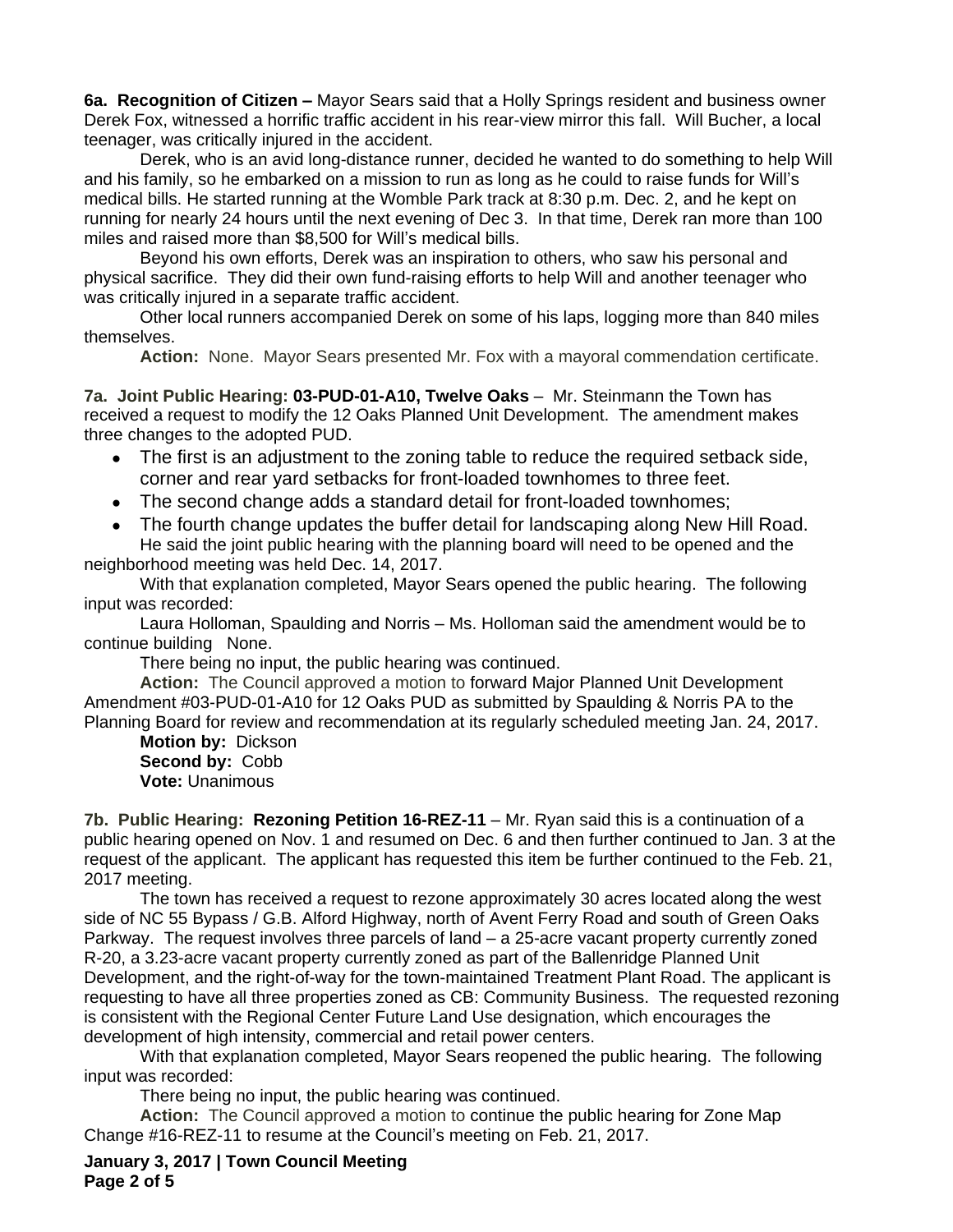**Motion by:** Cobb **Second by:** Dickson **Vote:** Unanimous

**8. Consent Agenda:** The Council approved a motion to approve all items on the Consent Agenda. The motion carried following a motion by Councilman Cobb, a second by Councilman Dickson and a unanimous vote. The following actions were affected:

8a. Minutes – The Council approved the minutes of the Council's regular meeting held Dec. 6, 2016.

8b. Set Special Meeting – The Council set a special meeting date of 5 p.m. Jan. 17 to review wayfinding program sign design drafts.

8c. Council Meetings Calendar Year 2017 - The Council adopted the Calendar Year 2017 regular Town Council meeting schedule.*A copy of the Calendar Year 2017 is attached to these minutes.*

8d. Ordinance 16.07.3 - The Council adopted Ordinance 16-07.3 to amend the FY 2016-17 fee schedule for the Farmers Market.

8e. Hope Community Church Joint Use Agreement – The Council entered into a joint use agreement with Hope Community Church for the shared use of basketball and parking facilities. *A copy of the draft joint use agreement is attached to these minutes.*

**9a. Council Vacant Seat Nominations –** Mayor Sears said there is a vacancy on the Holly Springs Town Council, and the remaining term of that vacant seat will expire in December 2017. NCGS 160A-63 states, in part: "Vacancies. A vacancy that occurs in an elective office of a city shall be filled by appointment of the city council. If the term of the office expires immediately following the next regular city election, or if the next regular city election will be held within 90 days after the vacancy occurs, the person appointed to fill the vacancy shall serve the remainder of the unexpired term…"

There is no mention in the statutes as to how the Council will fill the vacancy… just that it will.

The current seat would expire with the next election; therefore, the person invited to fill the seat will serve until the person elected during the November 2017 municipal election is administered the oath of office.

Mayor Sears suggested that each Council member suggest two nominations and share a brief explanation as to why for each.

Mayor Sears accepted two nominations from each Council member, and – after open discussions on the merits of the nominees -- an initial vote was taken to narrow the field.

Councilman O'Brien nominated Christine Kelly, a resident since 1992 and Peter Villadsen, an 11-year resident of Holly Springs and a member of the Planning Board.

Councilwoman Lee nominated Peter Villadsen, a planning board member, and she said she appreciates his knowledge; and Baxter Walker, a very active citizen who has served on the Board of Adjustment. She said residents speaking to her seemed to be very supportive of Peter and Baxter.

Councilman Dickson nominated Ernie Carpico, a planning board member and a member of the Technical Review Committee; and Tom Hughes, chairman of the planning board and who is an architect.

Councilman Cobb nominated Larry O'Neal a longtime resident, Boy Scout master, food cupboard volunteer and citizen of the yeark. Councilman Cobb said Larry could hit the ground running and do a good job for the town; and Peter Villadsen, who has impressed Councilman Cobb who reports that he is cooperative and non-confrontational.

**Action:** The Council approved a motion to appoint Peter Villadsen to the Town Council, effective with his being administered the oath of office on Jan. 17 should he accept the appointment.

**Motion by:** Lee **Second by:** all members **Vote:** Unanimous.

**January 3, 2017 | Town Council Meeting Page 3 of 5**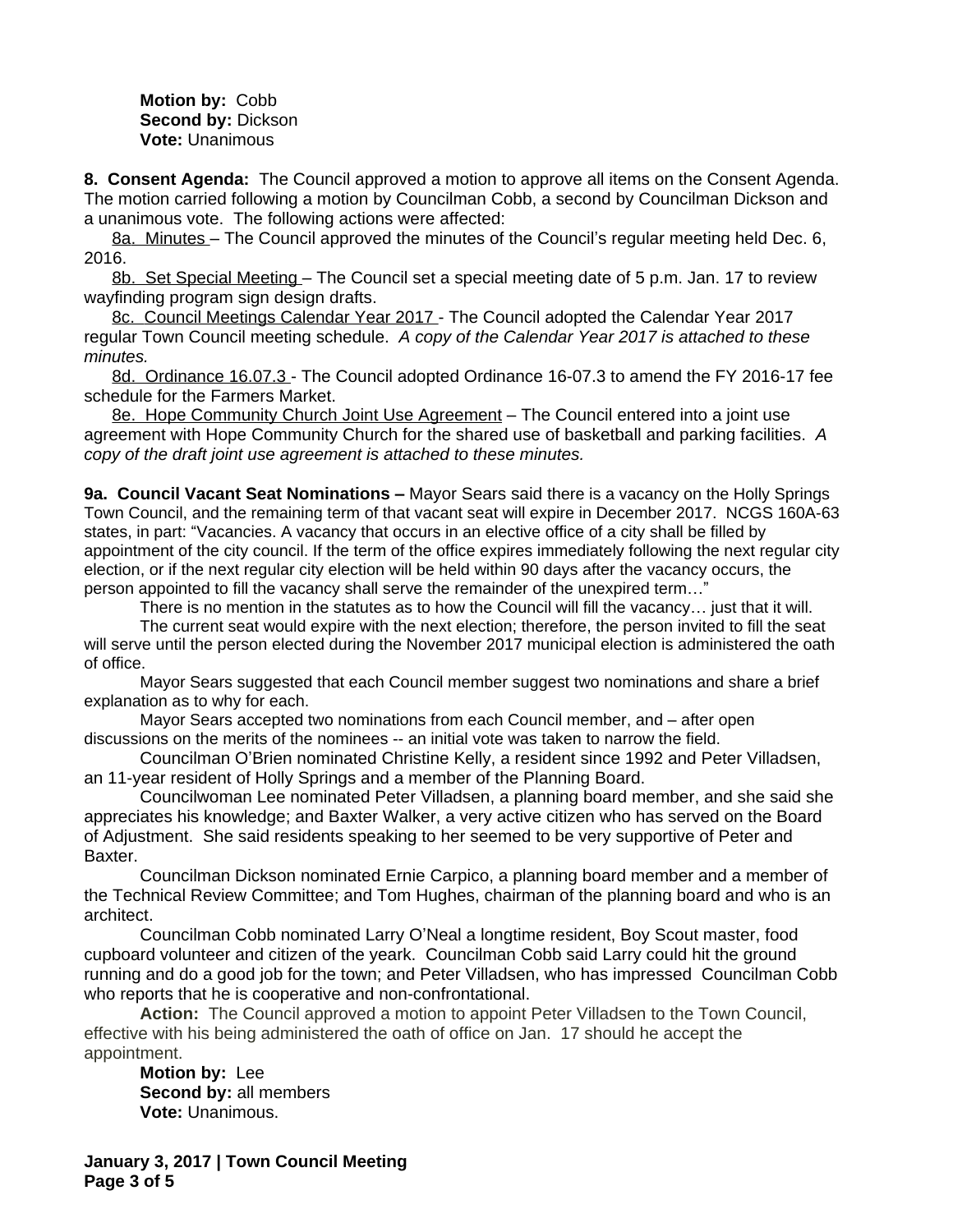**10. Other Business:** None that resulted in Council action.

**11. Manager's Report:** None that resulted in Council action.

**12. Closed Session:** The Council entered Closed Session, pursuant to G.S. 143-318.11(a)(3) to discuss with the town attorney under the client-attorney privilege a matter of potential litigation related to the *Quality Homes vs. Town of Carthage* State Supreme Court decision.

**13. Adjournment:** There being no further business for the evening, the Jan. 3, 2017 meeting of the Holly Springs Town Council was adjourned.

Respectfully Submitted on Tuesday, March 7, 2017.

 $\sim$   $\chi$ ou vouel J $\left/ \right/$ T $\frac{1}{2}$ 

minutes follow and are a part of the